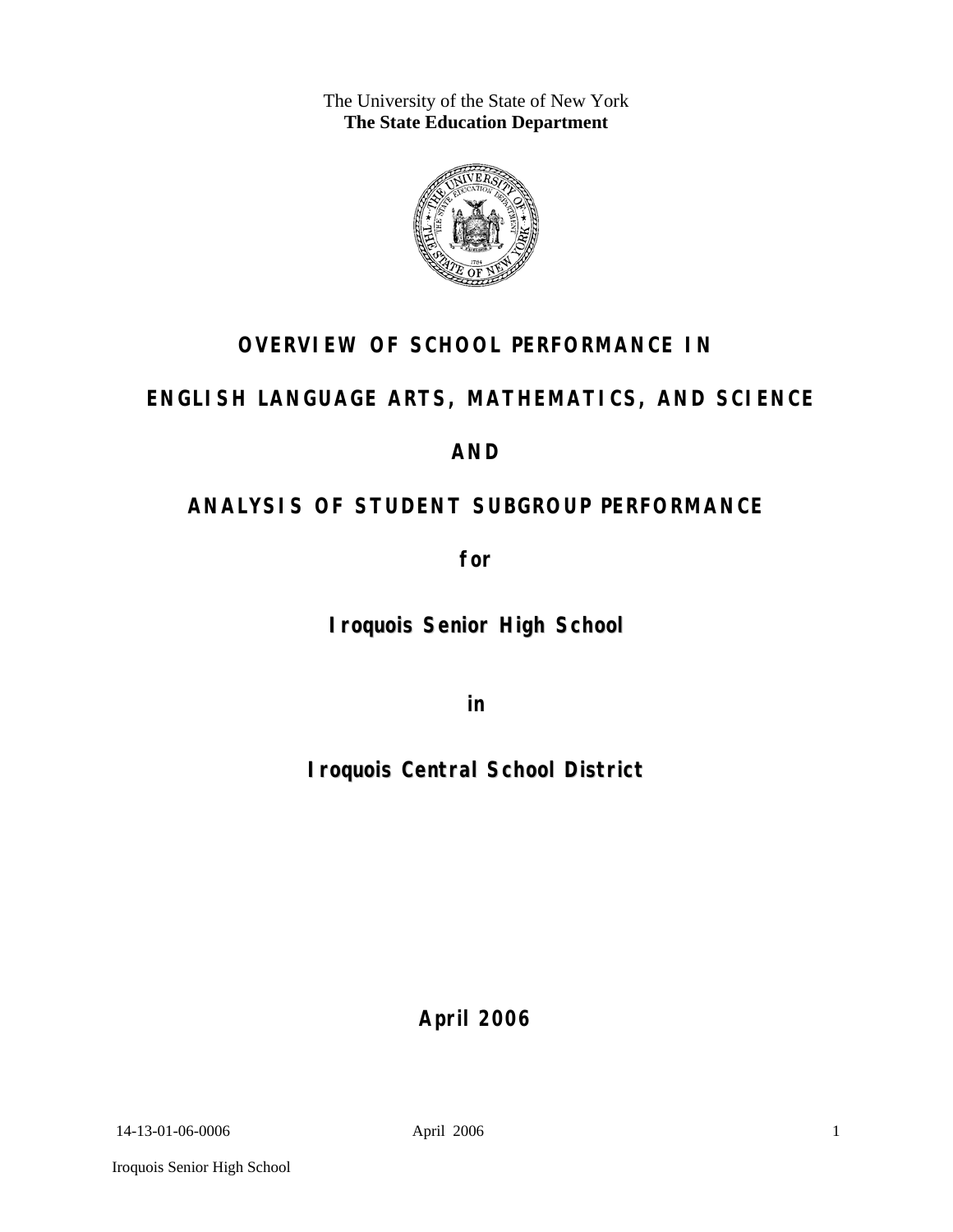### **THE UNIVERSITY OF THE STATE OF NEW YORK**

### **Regents of The University**

| Tonawanda             |
|-----------------------|
| <b>Hollis</b>         |
| New Rochelle          |
|                       |
| <b>North Syracuse</b> |
| New York              |
|                       |
| Buffalo               |
| Hartsdale             |
| Albany                |
| <b>Bronx</b>          |
| <b>Binghamton</b>     |
| Rochester             |
| New York              |
| <b>Brooklyn</b>       |
| <b>Great Neck</b>     |

#### **President of The University and Commissioner of Education**

RICHARD P. MILLS

**Interim Deputy Commissioner for Elementary, Middle, Secondary and Continuing Education**  JEAN STEVENS

#### **Assistant Commissioner for Standards, Assessment and Reporting**  DAVID M. ABRAMS

#### **Coordinator, Information and Reporting Services**

MARTHA P. MUSSER

The State Education Department does not discriminate on the basis of age, color, religion, creed, disability, marital status, veteran status, national origin, race, gender, genetic predisposition or carrier status, or sexual orientation in its educational programs, services and activities. Portions of this publication can be made available in a variety of formats, including braille, large print or audio tape, upon request. Inquiries concerning this policy of nondiscrimination should be directed to the Department's Office for Diversity, Ethics, and Access, Room 530, Education Building, Albany, NY 12234. **Requests for additional copies of this publication may be made by contacting the Publications Sales Desk, Room 309, Education Building, Albany, NY 12234.** 

Please address all correspondence about this report that is not related to data corrections to:

*School Report Card Coordinator Information and Reporting Services Team New York State Education Department Room 863 EBA 89 Washington Avenue Albany, NY 12234*  E-mail: *RPTCARD@mail.nysed.gov*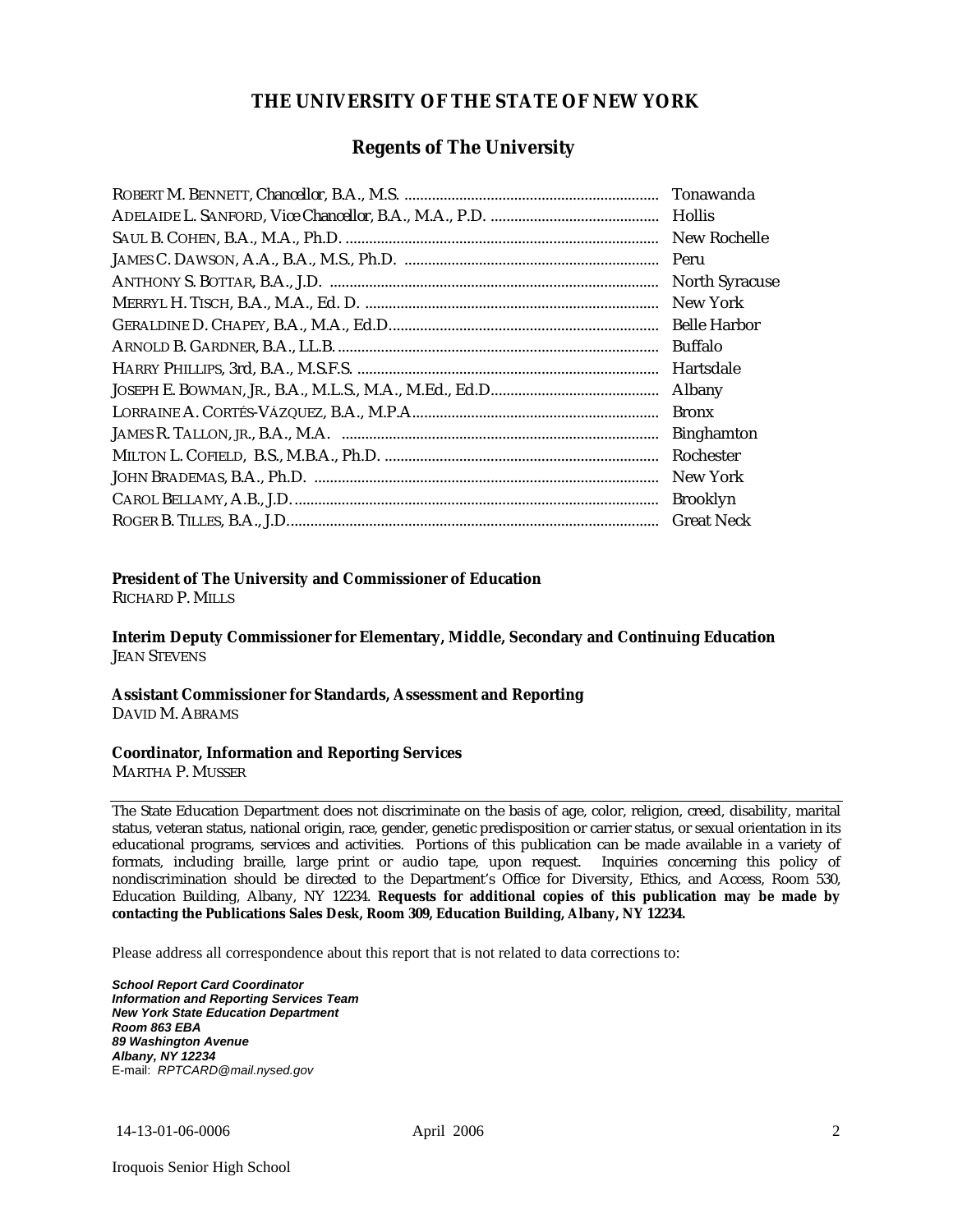The *New York State School Report Card* is an important part of the Board of Regents effort to raise learning standards for all students. It provides information to the public on student performance and other measures of school and district performance. Knowledge gained from the school report card on a school's strengths and weaknesses can be used to improve instruction and services to students.

The *New York State School Report Card* consists of three parts: the *Overview of School Performance in English Language Arts, Mathematics, and Science and Analysis of Student Subgroup Performance,* the *Comprehensive Information Report,* and the *Accountability Status Report*. The *Overview and Analysis* presents performance data on measures required by the federal No Child Left Behind Act: English, mathematics, science, and graduation rate. Performance data on other State assessments can be found in the *Comprehensive Information Report*. The *Accountability Status Report* provides information as to whether a school is making adequate progress toward enabling all students to achieve proficiency in English and mathematics.

State assessments are designed to help ensure that all students reach high learning standards. They show whether students are getting the foundation knowledge they need to succeed at the elementary, middle, and commencement levels and beyond. The State requires that students who are not making appropriate progress toward the standards receive academic intervention services.

In the *Overview*, performance on the elementary- and middle-level assessments in English language arts, mathematics, and science is reported in terms of mean scores and the percentage of students scoring at each of the four levels. These levels indicate performance on the standards from seriously deficient to advanced proficiency. Regents examination scores are reported in four score ranges. Scores of 65 to 100 are passing; scores of 55 to 64 earn credit toward a local diploma (with the approval of the local board of education). Though each elementary- and middle-level assessment is administered to students in a specific grade, secondary-level assessments are taken by students when they complete the coursework for the core curriculum. Therefore, the performance of students at the secondary level is measured for a student cohort rather than a group of students at a particular grade level. Students are grouped in cohorts according to the year in which they first entered grade 9.

The assessment data in the *Overview and Analysis* are for all tested students in the school, including general-education students and students with disabilities. In the *Overview*, each school's performance is compared with that of schools similar in grade level, district resources, and student needs as indicated by income and limited English proficiency (LEP) status. Each district's performance is compared with that of all public schools statewide. In the *Analysis*, performance is disaggregated by race/ethnicity, disability status, gender, LEP status, income level, and migrant status.

Explanations of terms referred to or symbols used in this part of the school report card may be found in the glossary on the last page. Further information on the school report card may be found in the guide, *Understanding Your School Report Card: April 2006*, available on the Information and Reporting Services Web site at www.emsc.nysed.gov/irts.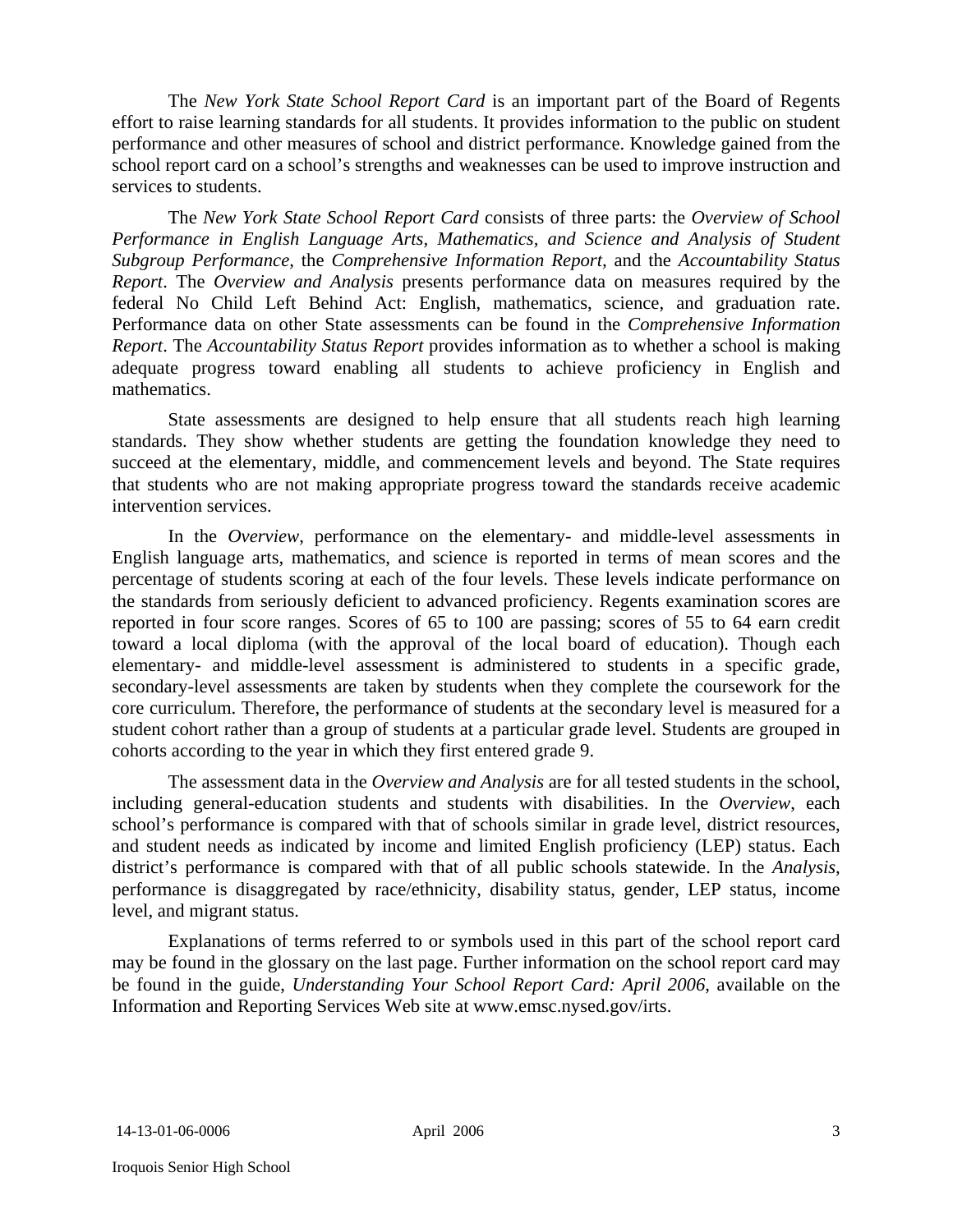# **Overview of School Performance in English Language Arts, Mathematics, and Science**

### **School Profile**

| Principal:<br>Dennis Kenney | (716) 652-3000<br>Phone: |                           |
|-----------------------------|--------------------------|---------------------------|
| <b>Organization</b>         | Grade Range              | <b>Student Enrollment</b> |
| $2004 - 05$                 | $9 - 12$                 | 1033                      |

|  | 2003–04 School District-wide Total Expenditure per Pupil | \$10,275 |
|--|----------------------------------------------------------|----------|
|--|----------------------------------------------------------|----------|

### **2004–05 Core Classes Taught by Highly Qualified Teachers\***

| <b>Total Number of</b><br><b>Core Classes</b> | <b>Percent Taught</b><br>by Highly<br>Qualified<br><b>Teachers</b> |
|-----------------------------------------------|--------------------------------------------------------------------|
| 263                                           | 99%                                                                |

\*To meet the federal definition of "highly qualified," public school teachers of core academic subjects must have at least a bachelor's degree and be State certified for and demonstrate subject matter competency in the core academic subject(s) they teach.

#### **2004–05 Teachers with No Valid Teaching Certificate\***

| <b>Total Number of</b><br><b>Teachers</b> | <b>Percent with No</b><br><b>Valid Teaching</b><br><b>Certificate</b> |
|-------------------------------------------|-----------------------------------------------------------------------|
| 64                                        | 0%                                                                    |
|                                           |                                                                       |

\*Includes teachers with a modified temporary license.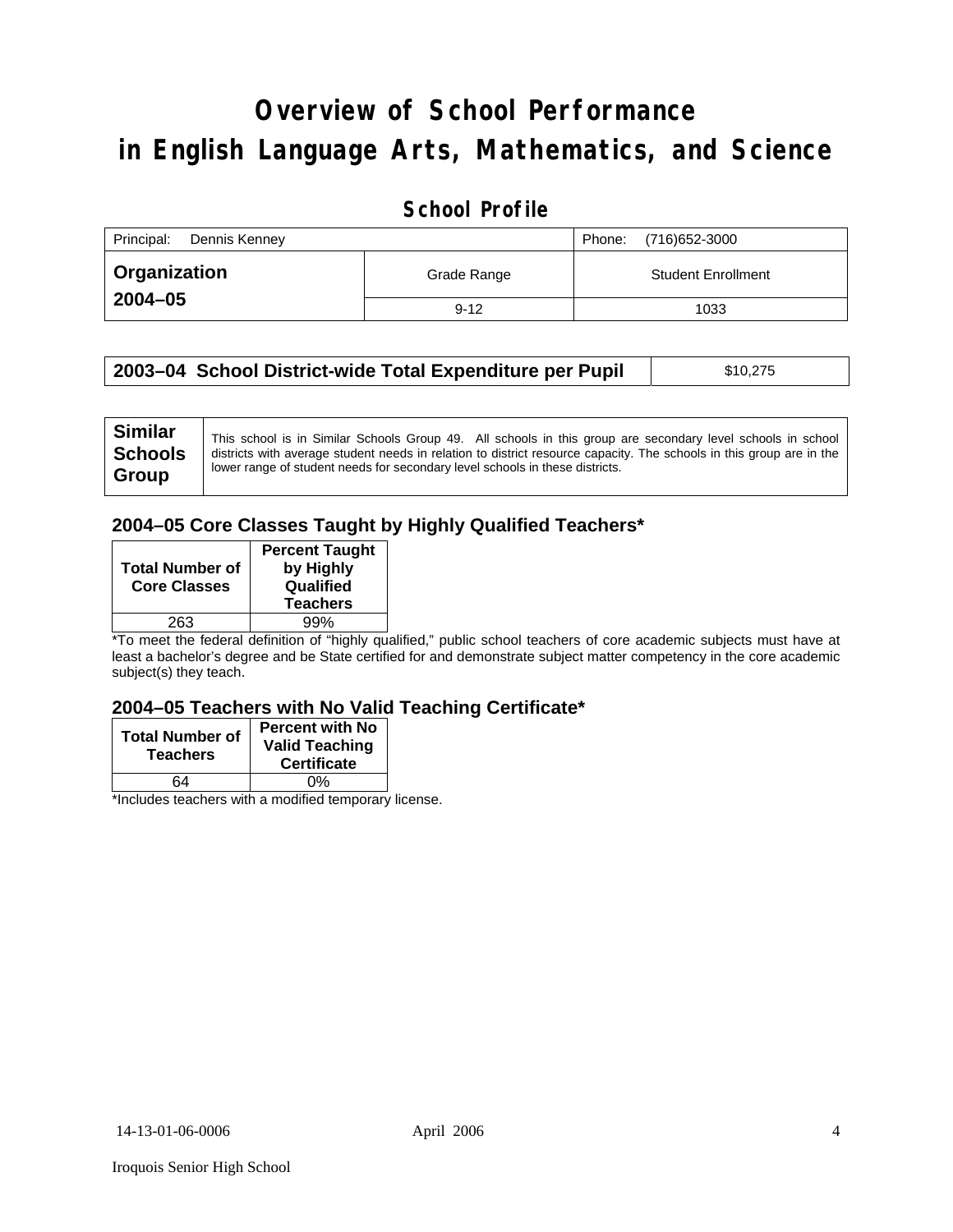### **High School English Achievement after Four Years of Instruction**

 The graphs and tables below present performance of the 1999, 2000, and 2001 school accountability cohort members, four years after entering grade 9, in meeting the graduation assessment requirement in English. In the graph, students passing approved alternatives to this examination are counted as scoring in the 65 to 84 range. RCT results are not included in the graph. The data in these tables and charts show the performance of the cohorts as of June 30<sup>th</sup> of the fourth year after first entering grade 9.



Percentages less than 0.51 will appear as zero because of rounding.

| English Graduation Requirement Achievement after Four Years of High School* |                                                                                                                                   |                  |                   |                   |                    |                           |  |  |  |
|-----------------------------------------------------------------------------|-----------------------------------------------------------------------------------------------------------------------------------|------------------|-------------------|-------------------|--------------------|---------------------------|--|--|--|
|                                                                             | <b>Cohort Members</b><br><b>Highest Score</b><br><b>Highest Score</b><br><b>Highest Score</b><br><b>Highest Score</b><br>Approved |                  |                   |                   |                    |                           |  |  |  |
|                                                                             | <b>All Students</b>                                                                                                               | Between 0 and 54 | Between 55 and 64 | Between 65 and 84 | Between 85 and 100 | <b>Alternative Credit</b> |  |  |  |
| 1999 Cohort                                                                 | 238                                                                                                                               |                  |                   | 76                | 154                |                           |  |  |  |
| 2000 Cohort                                                                 | 211                                                                                                                               |                  |                   | 48                | 149                |                           |  |  |  |
| 2001 Cohort                                                                 | 261                                                                                                                               |                  |                   | 61                | 183                |                           |  |  |  |

\*Assessments used to determine counts in this table include the Regents examination in comprehensive English, the component retest in English, and approved alternatives.

| Performance of Students Who Took the Regents<br><b>Competency Tests in Reading and Writing to</b><br>Meet the Graduation Requirement* |                                                                          |  |  |  |  |  |  |
|---------------------------------------------------------------------------------------------------------------------------------------|--------------------------------------------------------------------------|--|--|--|--|--|--|
|                                                                                                                                       | <b>Failed RCT in Reading</b><br><b>Passed the RCTs</b><br>and/or Writing |  |  |  |  |  |  |
| 1999 Cohort                                                                                                                           |                                                                          |  |  |  |  |  |  |
| 2000 Cohort                                                                                                                           |                                                                          |  |  |  |  |  |  |
| 2001 Cohort                                                                                                                           |                                                                          |  |  |  |  |  |  |

\*Includes only students eligible for the safety net who did not score 55 or higher on the Regents examination or an approved alternative.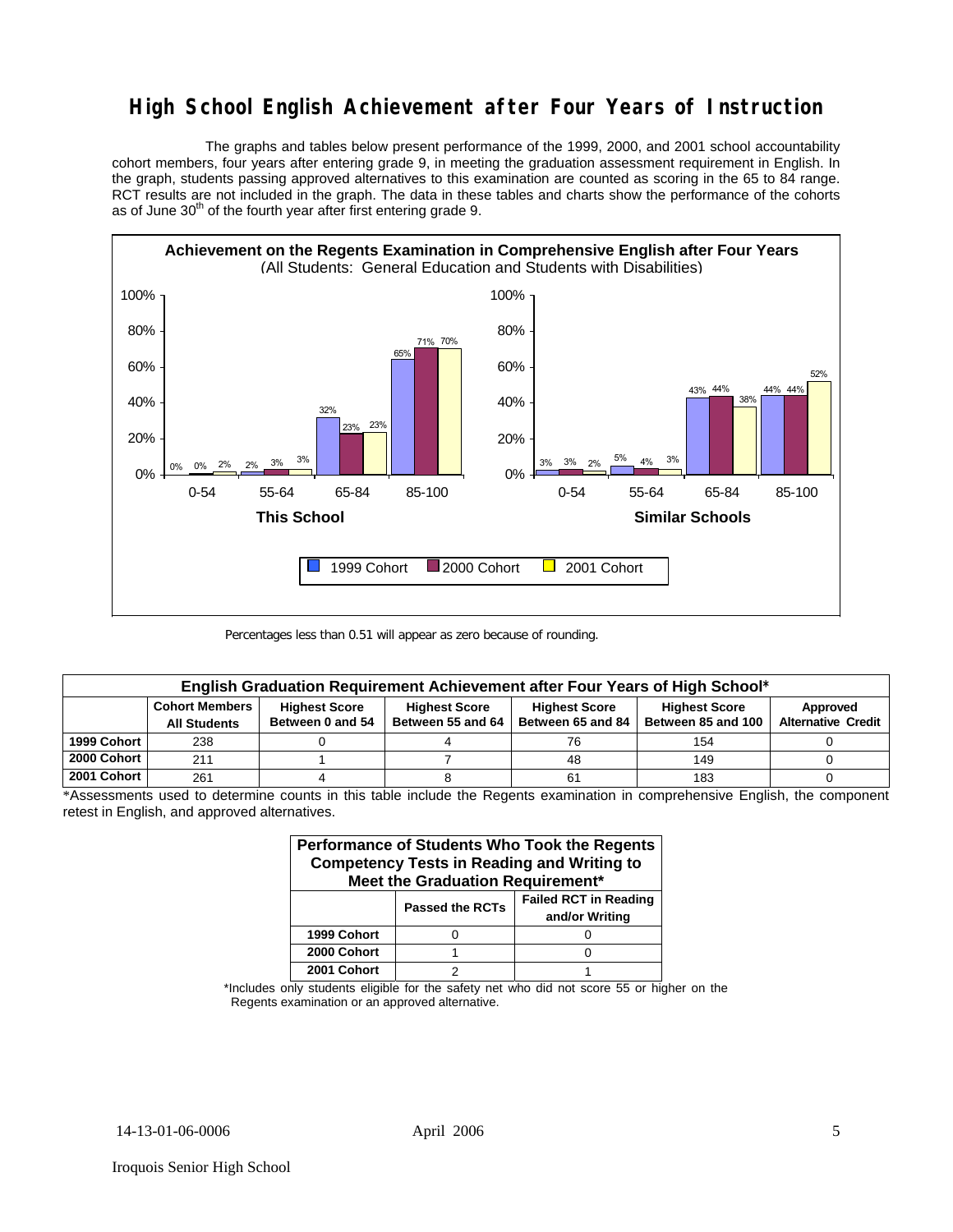## **High School Mathematics Achievement after Four Years of Instruction**

The graphs and tables below present performance of the 1999, 2000, and 2001 school accountability cohort members, four years after entering grade 9, in meeting the graduation assessment requirement in mathematics. In the graph, students passing approved alternatives to these examinations are counted as scoring in the 65 to 84 range. RCT results are not included in the graph. The data in these tables and charts show the performance of the cohorts as of June  $30<sup>th</sup>$  of the fourth year after first entering grade 9.



Percentages less than 0.51 will appear as zero because of rounding.

| Mathematics Graduation Requirement Achievement after Four Years of High School* |                                                                                                                                   |                  |    |     |                                                                           |  |  |  |  |
|---------------------------------------------------------------------------------|-----------------------------------------------------------------------------------------------------------------------------------|------------------|----|-----|---------------------------------------------------------------------------|--|--|--|--|
|                                                                                 | <b>Highest Score</b><br><b>Highest Score</b><br><b>Highest Score</b><br>Approved<br><b>Cohort Members</b><br><b>Highest Score</b> |                  |    |     |                                                                           |  |  |  |  |
|                                                                                 | <b>All Students</b>                                                                                                               | Between 0 and 54 |    |     | Between 55 and 64 Between 65 and 84 Between 85 and 100 Alternative Credit |  |  |  |  |
| 1999 Cohort                                                                     | 238                                                                                                                               |                  |    |     | 142                                                                       |  |  |  |  |
| 2000 Cohort                                                                     | 211                                                                                                                               |                  | 16 | 94  | 88                                                                        |  |  |  |  |
| 2001 Cohort                                                                     | 261                                                                                                                               |                  | 16 | 169 | 63                                                                        |  |  |  |  |

\*Assessments used to determine counts in this table include a Regents examination in mathematics, the component retest in mathematics and approved alternatives.

| Performance of Students Who Took the Regents<br><b>Competency Test in Mathematics to Meet the</b><br><b>Graduation Requirement*</b> |                                                                   |  |  |  |  |  |  |  |
|-------------------------------------------------------------------------------------------------------------------------------------|-------------------------------------------------------------------|--|--|--|--|--|--|--|
|                                                                                                                                     | <b>Failed at Least</b><br><b>Passed the RCT</b><br><b>One RCT</b> |  |  |  |  |  |  |  |
| 1999 Cohort                                                                                                                         |                                                                   |  |  |  |  |  |  |  |
| 2000 Cohort                                                                                                                         | 10                                                                |  |  |  |  |  |  |  |
| 2001 Cohort                                                                                                                         |                                                                   |  |  |  |  |  |  |  |

\*Includes only students eligible for the safety net who did not score 55 or higher on the Regents examination or an approved alternative.

Iroquois Senior High School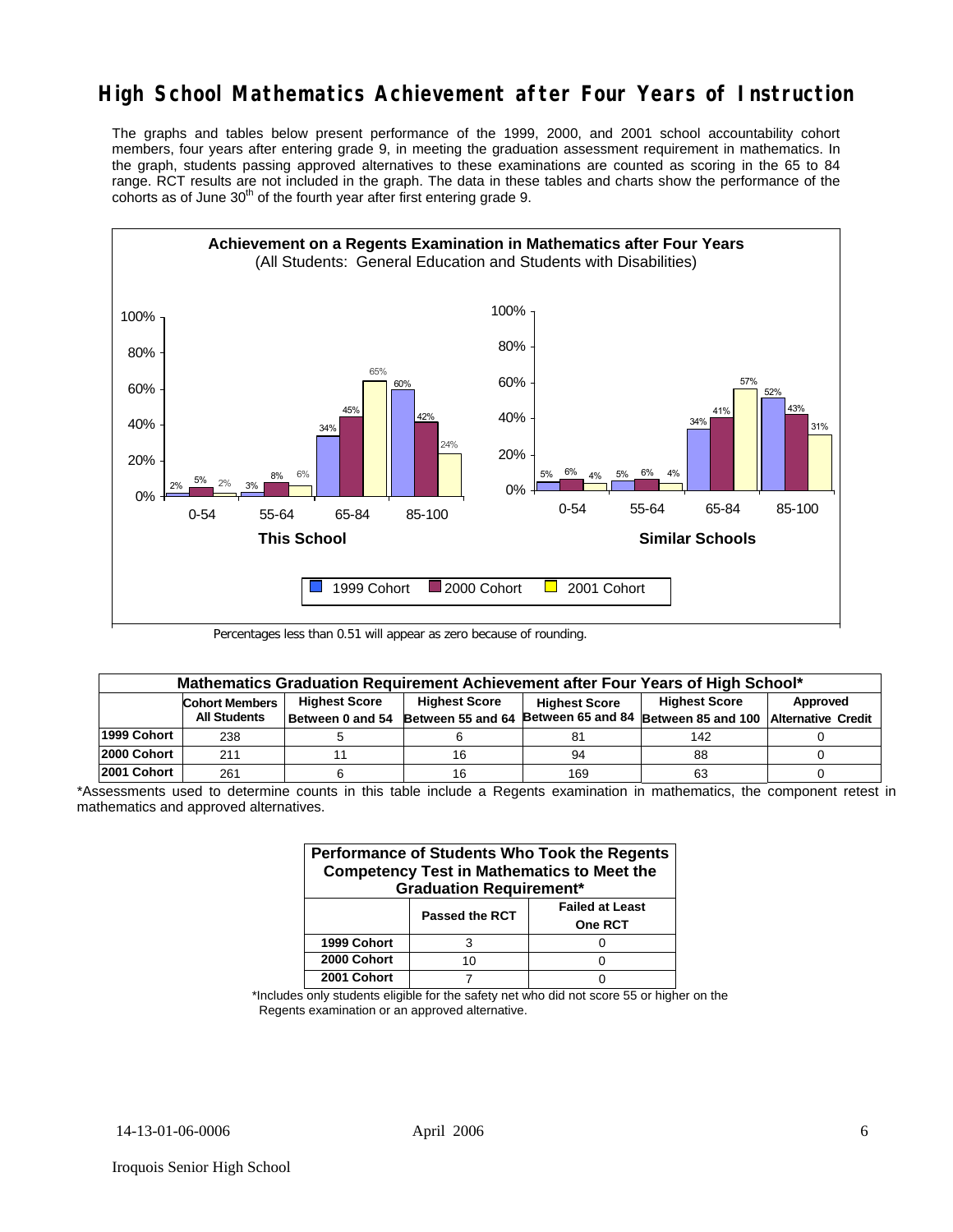### **Cohort Graduation Rates**

 Students were counted as graduates if they earned a local diploma with or without a Regents endorsement by August 31<sup>st</sup> of the fourth year after first entering grade 9. The graduation-rate cohort includes students who transferred to general education development (GED) programs. These students were not counted in the 1998, 1999, and 2000 school accountability cohorts for English and mathematics.



Percentages less than 0.51 will appear as zero because of rounding.

| <b>Cohort Graduation Rates</b> |                                  |                                |                                                                      |                            |  |  |  |  |
|--------------------------------|----------------------------------|--------------------------------|----------------------------------------------------------------------|----------------------------|--|--|--|--|
|                                | <b>Cohort</b><br>Members*<br>(a) | <b>Transfers to GED</b><br>(b) | <b>Graduation Rate</b><br><b>Cohort</b><br><b>Members</b><br>$(a+b)$ | <b>Number</b><br>Graduated |  |  |  |  |
| 1998 Cohort                    | 232                              |                                | 232                                                                  | 223                        |  |  |  |  |
| 1999 Cohort                    | 235                              |                                | 235                                                                  | 228                        |  |  |  |  |
| 2000 Cohort                    | 211                              |                                | 211                                                                  | 198                        |  |  |  |  |

\*Count as of August  $31<sup>st</sup>$  of the fourth year after first entering grade 9.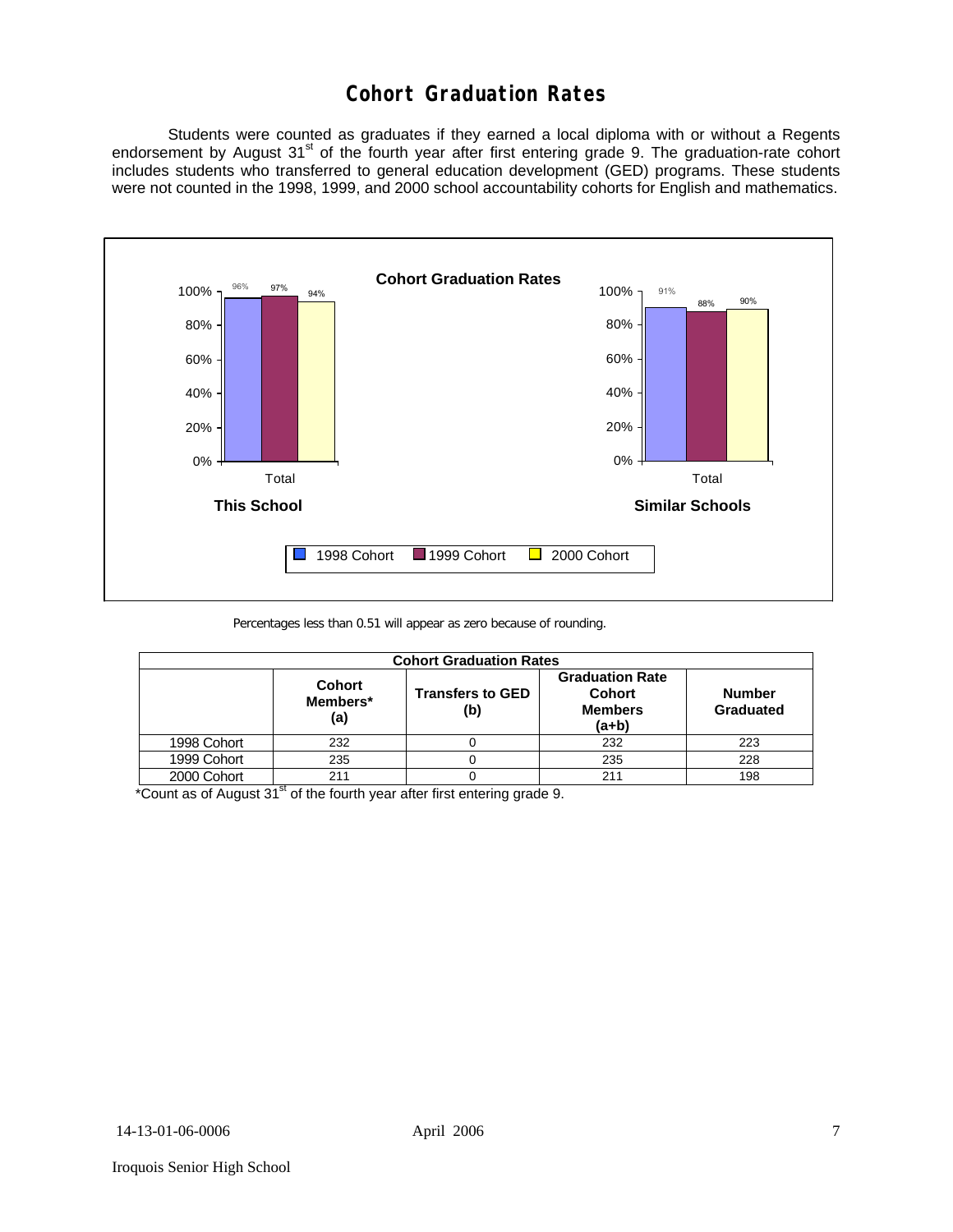# **Analysis of Student Subgroup Performance**

Historically, on State assessments the average performance of Black, Hispanic, and Native American students has been lower than that of White and Asian students. Similarly, students from lowincome families have not performed as well as those from higher income families. A high priority of the Board of Regents is to eliminate these gaps in student performance. In addition, Title I of the federal Elementary and Secondary Education Act includes explicit requirements "to ensure that students served by Title I are given the same opportunity to achieve to high standards and are held to the same high expectations as all students in each State."

This section of the school report card provides performance data for two years by racial/ethnic group, disability status, gender, English proficiency status, income level, and migrant status. The purpose of the student subgroup analyses is to determine if students who perform below the standards in any school tend to fall into particular groups, such as minority students, limited English proficient students, or economically disadvantaged students. If these analyses provide evidence that students in one of the groups achieve at a lower level than other students, the school and community should examine the reasons for this lower performance and make necessary changes in curriculum, instruction, and student support services to remedy these performance gaps. If your school did not report data for the 2004–05 school year for a subject and grade, a table showing data for subgroups in that subject and grade will not be included in the *Analysis*.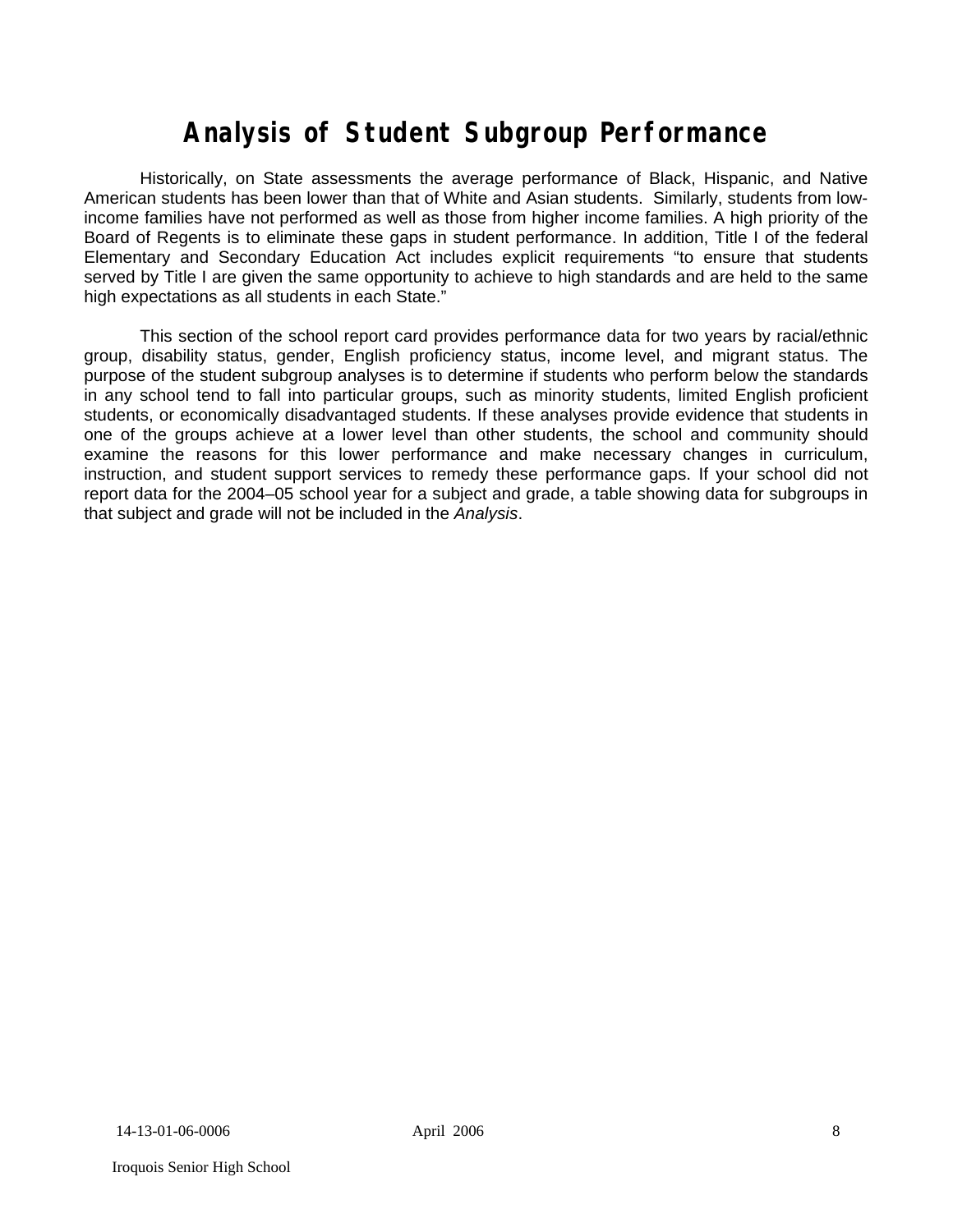### **2000 and 2001 High School Cohorts**

General-education students who first entered ninth grade in 2000 or 2001 must score 55 or higher on Regents English and mathematics examinations to graduate. During the phase-in of the Regents examination graduation requirements, all students (with district board of education approval) may qualify for a local diploma by earning a score of 55–64 on the required Regents examinations; a score of 65 or higher is required for a Regents diploma. Students with disabilities and certain students with a Section 504 Accommodation Plan may qualify for a local diploma by passing Regents competency tests. The data in these tables show the performance of the cohorts as of June 30<sup>th</sup> of the fourth year after first entering grade 9.

#### **Performance on the English Assessment Requirement for Graduation**

|                                              |                 | 2000 Cohort              |               |                   |                           | 2001 Cohort     |                |                |                   |                          |
|----------------------------------------------|-----------------|--------------------------|---------------|-------------------|---------------------------|-----------------|----------------|----------------|-------------------|--------------------------|
|                                              |                 | <b>Count of Students</b> |               | <b>Percent</b>    | <b>Count of Students</b>  |                 |                | <b>Percent</b> |                   |                          |
|                                              |                 |                          | by Score      |                   | <b>Meeting</b>            | <b>Students</b> | by Score       |                | <b>Meeting</b>    |                          |
| <b>Student Subgroup</b>                      | <b>Students</b> | <b>Regents</b>           |               | Pass-             | Gradu-                    | in              |                | <b>Regents</b> | Pass-             | Gradua-                  |
|                                              | in Cohort       | $55 -$<br>64             | $65 -$<br>100 | ed<br><b>RCTs</b> | ation<br>Require-<br>ment | <b>Cohort</b>   | $55 -$<br>64   | $65-$<br>100   | ed<br><b>RCTs</b> | tion<br>Require-<br>ment |
| <b>Results by Race/Ethnicity</b>             |                 |                          |               |                   |                           |                 |                |                |                   |                          |
| American Indian/Alaskan Native               | 0               | $\mathbf 0$              | $\mathbf 0$   | 0                 | 0%                        | 0               | 0              | $\mathbf 0$    | 0                 | 0%                       |
| <b>Black</b>                                 | $\Omega$        | 0                        | $\mathbf{0}$  | $\overline{0}$    | 0%                        | 1               | s              | s              | s                 | s                        |
| Hispanic                                     | 0               | 0                        | 0             | 0                 | 0%                        | $\mathbf{1}$    | s              | s              | s                 | s                        |
| Asian or Pacific Islander                    | $\overline{2}$  | S                        | $\mathbf s$   | s                 | s                         | 0               | $\overline{0}$ | $\Omega$       | 0                 | 0%                       |
| White                                        | 209             | s                        | s             | s                 | s                         | 259             | s              | s              | s                 | s                        |
| Total                                        | 211             | $\overline{7}$           | 197           | $\mathbf{1}$      | 97%                       | 261             | 8              | 244            | $\overline{2}$    | 97%                      |
| Small Group Totals (s)                       | 211             | $\overline{7}$           | 197           | $\mathbf{1}$      | 97%                       | 261             | 8              | 244            | $\overline{2}$    | 97%                      |
| <b>Results by Disability Status</b>          |                 |                          |               |                   |                           |                 |                |                |                   |                          |
| General-education students                   | 194             | 3                        | 186           | 0                 | 97%                       | 232             | 1              | 227            | 0                 | 98%                      |
| Students with disabilities                   | 17              | 4                        | 11            | $\mathbf{1}$      | 94%                       | 29              | $\overline{7}$ | 17             | 2                 | 90%                      |
| Total                                        | 211             | $\overline{7}$           | 197           | $\mathbf{1}$      | 97%                       | 261             | 8              | 244            | 2                 | 97%                      |
| <b>Results by Gender</b>                     |                 |                          |               |                   |                           |                 |                |                |                   |                          |
| Female                                       | 114             | $\overline{2}$           | 110           | 0                 | 98%                       | 120             | 3              | 113            | $\mathbf{1}$      | 98%                      |
| Male                                         | 97              | 5                        | 87            | $\mathbf{1}$      | 96%                       | 141             | 5              | 131            | $\mathbf{1}$      | 97%                      |
| Total                                        | 211             | $\overline{7}$           | 197           | $\mathbf{1}$      | 97%                       | 261             | 8              | 244            | $\overline{2}$    | 97%                      |
| <b>Results by English Proficiency Status</b> |                 |                          |               |                   |                           |                 |                |                |                   |                          |
| English proficient                           | 211             | $\overline{7}$           | 197           | 1                 | 97%                       | 261             | 8              | 244            | 2                 | 97%                      |
| Limited English proficient                   | 0               | $\mathbf 0$              | 0             | 0                 | 0%                        | 0               | 0              | 0              | 0                 | 0%                       |
| Total                                        | 211             | $\overline{7}$           | 197           | 1                 | 97%                       | 261             | 8              | 244            | $\overline{2}$    | 97%                      |
| <b>Results by Income Level</b>               |                 |                          |               |                   |                           |                 |                |                |                   |                          |
| Economically disadvantaged                   | 16              | 0                        | 14            | 0                 | 88%                       | 13              | 0              | 13             | 0                 | 100%                     |
| Not disadvantaged                            | 195             | $\overline{7}$           | 183           | $\mathbf{1}$      | 98%                       | 248             | 8              | 231            | 2                 | 97%                      |
| Total                                        | 211             | $\overline{7}$           | 197           | $\mathbf{1}$      | 97%                       | 261             | 8              | 244            | $\overline{2}$    | 97%                      |
| <b>Results by Migrant Status</b>             |                 |                          |               |                   |                           |                 |                |                |                   |                          |
| Migrant family                               | $\mathbf 0$     | $\mathbf 0$              | 0             | 0                 | 0%                        | 0               | 0              | $\Omega$       | 0                 | 0%                       |
| Not migrant family                           | 211             | 7                        | 197           | 1                 | 97%                       | 261             | 8              | 244            | 2                 | 97%                      |
| Total                                        | 211             | $\overline{7}$           | 197           | $\mathbf{1}$      | 97%                       | 261             | 8              | 244            | $\overline{2}$    | 97%                      |

#### **after Four Years of High School**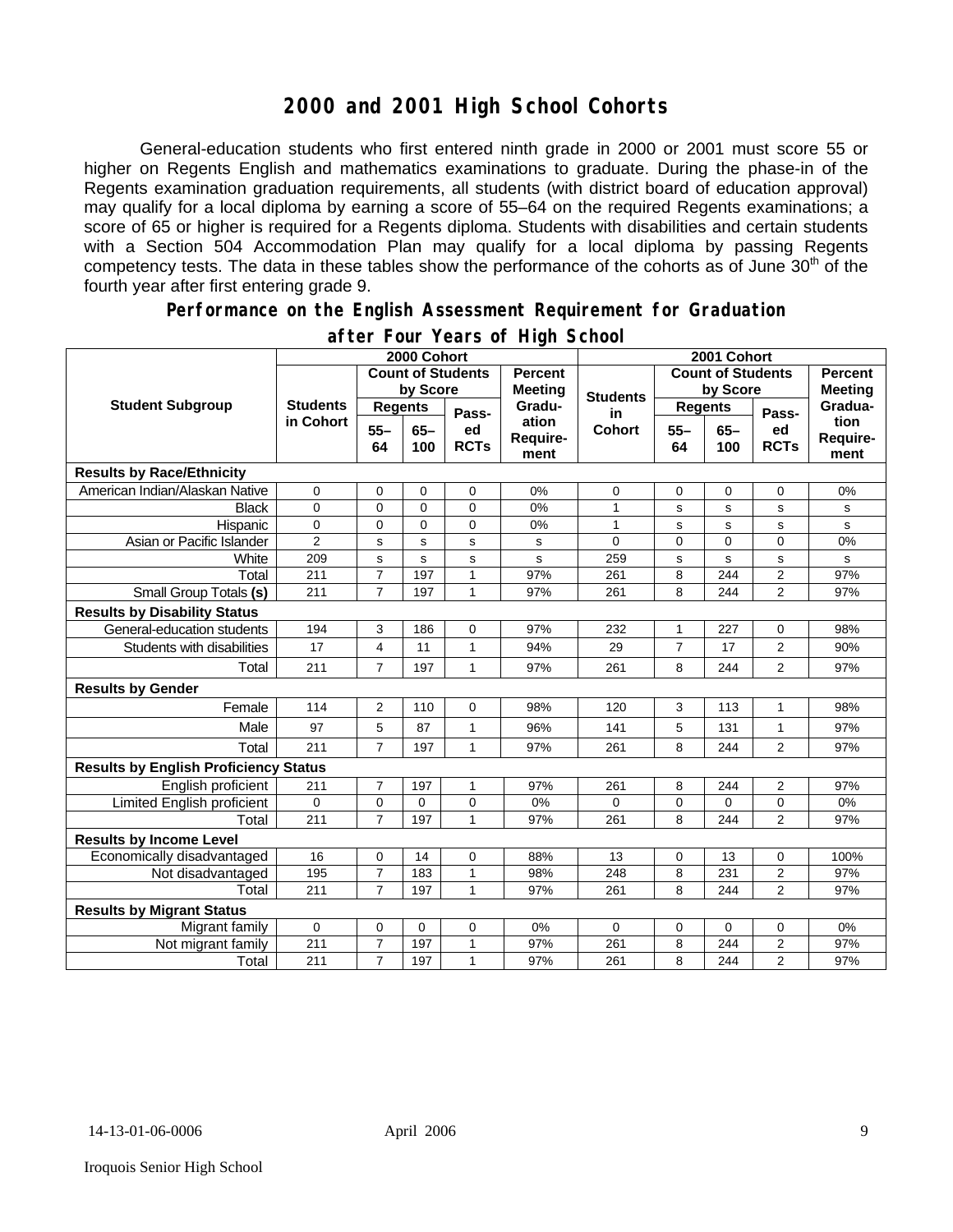#### **Performance on the Mathematics Assessment Requirement for Graduation after Four Years of High School**

|                                              | 21 GGGGC1011 GTCOL 1 OG1<br><b>Tears of Fight Seriour</b><br>2000 Cohort |                          |                |                |                | 2001 Cohort           |                          |             |                |                                  |
|----------------------------------------------|--------------------------------------------------------------------------|--------------------------|----------------|----------------|----------------|-----------------------|--------------------------|-------------|----------------|----------------------------------|
| <b>Student Subgroup</b>                      |                                                                          | <b>Count of Students</b> |                |                | <b>Percent</b> |                       | <b>Count of Students</b> |             |                | <b>Percent</b><br><b>Meeting</b> |
|                                              | <b>Students</b><br>in.<br>Cohort                                         | by Score                 |                |                | <b>Meeting</b> |                       | by Score                 |             |                |                                  |
|                                              |                                                                          | <b>Regents</b>           |                | Pass-          | Gradu-         | <b>Students</b><br>in | <b>Regents</b>           |             | Pass-          | Gradua-                          |
|                                              |                                                                          | $55 -$<br>$65 -$         |                | ed             | ation          | <b>Cohort</b>         | $55 -$                   | $65-$       | ed             | tion                             |
|                                              |                                                                          | 64                       | 100            | <b>RCTs</b>    | Require-       |                       | 64                       | 100         | <b>RCTs</b>    | <b>Require-</b>                  |
|                                              |                                                                          |                          |                |                | ment           |                       |                          |             |                | ment                             |
| <b>Results by Race/Ethnicity</b>             |                                                                          |                          |                |                |                |                       |                          |             |                |                                  |
| American Indian/Alaskan Native               | $\mathbf 0$                                                              | 0                        | $\mathbf 0$    | $\mathbf 0$    | 0%             | 0                     | 0                        | 0           | $\mathbf 0$    | 0%                               |
| <b>Black</b>                                 | $\Omega$                                                                 | $\mathbf 0$              | $\Omega$       | $\Omega$       | 0%             | $\mathbf{1}$          | s                        | $\mathbf s$ | s              | s                                |
| Hispanic                                     | $\mathbf 0$                                                              | $\mathbf 0$              | $\Omega$       | 0              | 0%             | 1                     | s                        | $\mathbf s$ | s              | s                                |
| Asian or Pacific Islander                    | $\overline{2}$                                                           | s                        | s              | s              | s              | $\Omega$              | $\mathbf 0$              | $\mathbf 0$ | 0              | 0%                               |
| White                                        | 209                                                                      | s                        | s              | s              | s              | 259                   | s                        | $\mathbf s$ | s              | s                                |
| Total                                        | 211                                                                      | 16                       | 182            | 10             | 99%            | 261                   | 16                       | 232         | $\overline{7}$ | 98%                              |
| Small Group Totals (s)                       | 211                                                                      | 16                       | 182            | 10             | 99%            | 261                   | 16                       | 232         | $\overline{7}$ | 98%                              |
| <b>Results by Disability Status</b>          |                                                                          |                          |                |                |                |                       |                          |             |                |                                  |
| General-education students                   | 194                                                                      | 11                       | 180            | 0              | 98%            | 232                   | 9                        | 216         | 1              | 97%                              |
| Students with disabilities                   | 17                                                                       | 5                        | $\overline{2}$ | 10             | 100%           | 29                    | $\overline{7}$           | 16          | 6              | 100%                             |
| Total                                        | 211                                                                      | 16                       | 182            | 10             | 99%            | 261                   | 16                       | 232         | $\overline{7}$ | 98%                              |
| <b>Results by Gender</b>                     |                                                                          |                          |                |                |                |                       |                          |             |                |                                  |
| Female                                       | 114                                                                      | $\overline{7}$           | 104            | $\overline{2}$ | 99%            | 120                   | 9                        | 104         | 5              | 98%                              |
| Male                                         | 97                                                                       | 9                        | 78             | 8              | 98%            | 141                   | $\overline{7}$           | 128         | $\overline{2}$ | 97%                              |
| Total                                        | 211                                                                      | 16                       | 182            | 10             | 99%            | 261                   | 16                       | 232         | $\overline{7}$ | 98%                              |
| <b>Results by English Proficiency Status</b> |                                                                          |                          |                |                |                |                       |                          |             |                |                                  |
| English proficient                           | 211                                                                      | 16                       | 182            | 10             | 99%            | 261                   | 16                       | 232         | $\overline{7}$ | 98%                              |
| Limited English proficient                   | $\mathbf 0$                                                              | $\mathbf 0$              | 0              | 0              | 0%             | 0                     | 0                        | $\mathbf 0$ | 0              | 0%                               |
| Total                                        | 211                                                                      | 16                       | 182            | 10             | 99%            | 261                   | 16                       | 232         | $\overline{7}$ | 98%                              |
| <b>Results by Income Level</b>               |                                                                          |                          |                |                |                |                       |                          |             |                |                                  |
| Economically disadvantaged                   | 16                                                                       | $\overline{2}$           | 13             | 1              | 100%           | 13                    | 1                        | 12          | 0              | 100%                             |
| Not disadvantaged                            | 195                                                                      | 14                       | 169            | 9              | 98%            | 248                   | 15                       | 220         | $\overline{7}$ | 98%                              |
| Total                                        | 211                                                                      | 16                       | 182            | 10             | 99%            | 261                   | 16                       | 232         | $\overline{7}$ | 98%                              |
| <b>Results by Migrant Status</b>             |                                                                          |                          |                |                |                |                       |                          |             |                |                                  |
| Migrant family                               | 0                                                                        | 0                        | 0              | 0              | 0%             | $\Omega$              | 0                        | 0           | 0              | 0%                               |
| Not migrant family                           | 211                                                                      | 16                       | 182            | 10             | 99%            | 261                   | 16                       | 232         | $\overline{7}$ | 98%                              |
| Total                                        | 211                                                                      | 16                       | 182            | 10             | 99%            | 261                   | 16                       | 232         | $\overline{7}$ | 98%                              |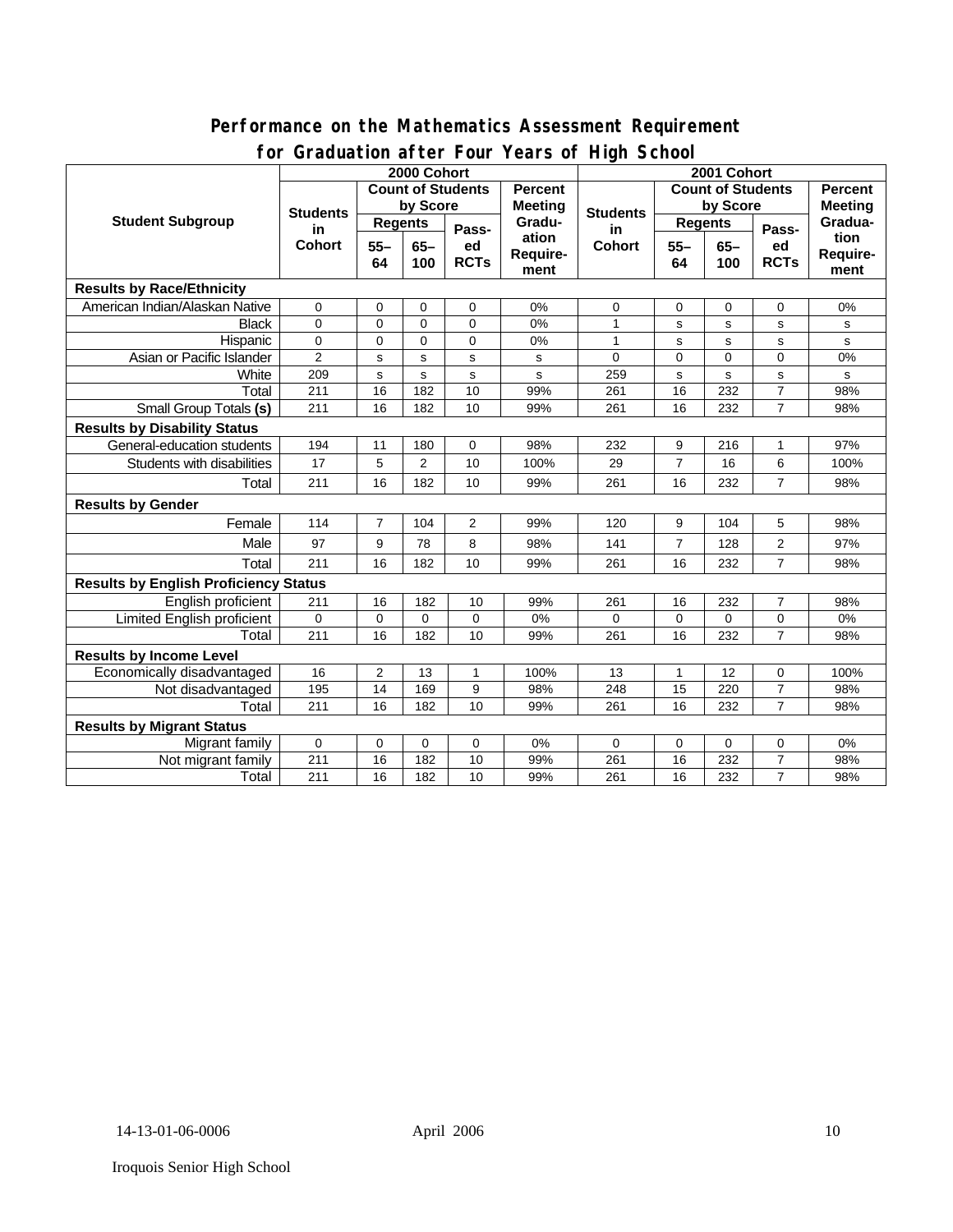### **Cohort Graduation Rates**

Students were counted as graduates if they earned a local diploma with or without a Regents endorsement by August 31<sup>st</sup> of the fourth year after first entering grade 9. The graduation-rate cohort includes students who transferred to general education development (GED) programs. These students were not counted in the district accountability cohort for English and mathematics.

|                                              | August 31, 2003                  | 1999 Cohort as of  | 2000 Cohort as of<br><b>August 31, 2004</b> |                    |  |  |  |  |  |
|----------------------------------------------|----------------------------------|--------------------|---------------------------------------------|--------------------|--|--|--|--|--|
| <b>Student Subgroup</b>                      | Graduation<br><b>Rate Cohort</b> | Graduation<br>Rate | Graduation<br><b>Rate Cohort</b>            | Graduation<br>Rate |  |  |  |  |  |
| <b>Results by Race/Ethnicity</b>             |                                  |                    |                                             |                    |  |  |  |  |  |
| American Indian/Alaskan Native               | 0                                | 0%                 | 0                                           | 0%                 |  |  |  |  |  |
| <b>Black</b>                                 | 1                                | s                  | 0                                           | 0%                 |  |  |  |  |  |
| Hispanic                                     | $\mathbf{1}$                     | s                  | 0                                           | 0%                 |  |  |  |  |  |
| Asian or Pacific Islander                    | 3                                | s                  | $\overline{2}$                              | s                  |  |  |  |  |  |
| White                                        | 230                              | 97%                | 209                                         | S                  |  |  |  |  |  |
| Total                                        | 235                              | 97%                | 211                                         | 94%                |  |  |  |  |  |
| Small Group Totals (s)                       | 5                                | 100%               | 211                                         | 94%                |  |  |  |  |  |
| <b>Results by Disability Status</b>          |                                  |                    |                                             |                    |  |  |  |  |  |
| General-education students                   | 220                              | 97%                | 194                                         | 95%                |  |  |  |  |  |
| Students with disabilities                   | 15                               | 93%                | 17                                          | 82%                |  |  |  |  |  |
| Total                                        | 235                              | 97%                | 211                                         | 94%                |  |  |  |  |  |
| <b>Results by Gender</b>                     |                                  |                    |                                             |                    |  |  |  |  |  |
| Female                                       | 103                              | 100%               | 114                                         | 96%                |  |  |  |  |  |
| Male                                         | 132                              | 95%                | 97                                          | 92%                |  |  |  |  |  |
| Total                                        | 235                              | 97%                | 211                                         | 94%                |  |  |  |  |  |
| <b>Results by English Proficiency Status</b> |                                  |                    |                                             |                    |  |  |  |  |  |
| English proficient                           | 235                              | 97%                | 211                                         | 94%                |  |  |  |  |  |
| Limited English proficient                   | $\mathbf 0$                      | 0%                 | 0                                           | 0%                 |  |  |  |  |  |
| Total                                        | 235                              | 97%                | 211                                         | 94%                |  |  |  |  |  |
| <b>Results by Income Level</b>               |                                  |                    |                                             |                    |  |  |  |  |  |
| Economically disadvantaged                   | 6                                | 100%               | 15                                          | 80%                |  |  |  |  |  |
| Not disadvantaged                            | 229                              | 97%                | 196                                         | 95%                |  |  |  |  |  |
| Total                                        | 235                              | 97%                | 211                                         | 94%                |  |  |  |  |  |
| <b>Results by Migrant Status</b>             |                                  |                    |                                             |                    |  |  |  |  |  |
| Migrant family                               | 0                                | $0\%$              | $\mathbf 0$                                 | 0%                 |  |  |  |  |  |
| Not migrant family                           | 235                              | 97%                | 211                                         | 94%                |  |  |  |  |  |
| Total                                        | 235                              | 97%                | 211                                         | 94%                |  |  |  |  |  |